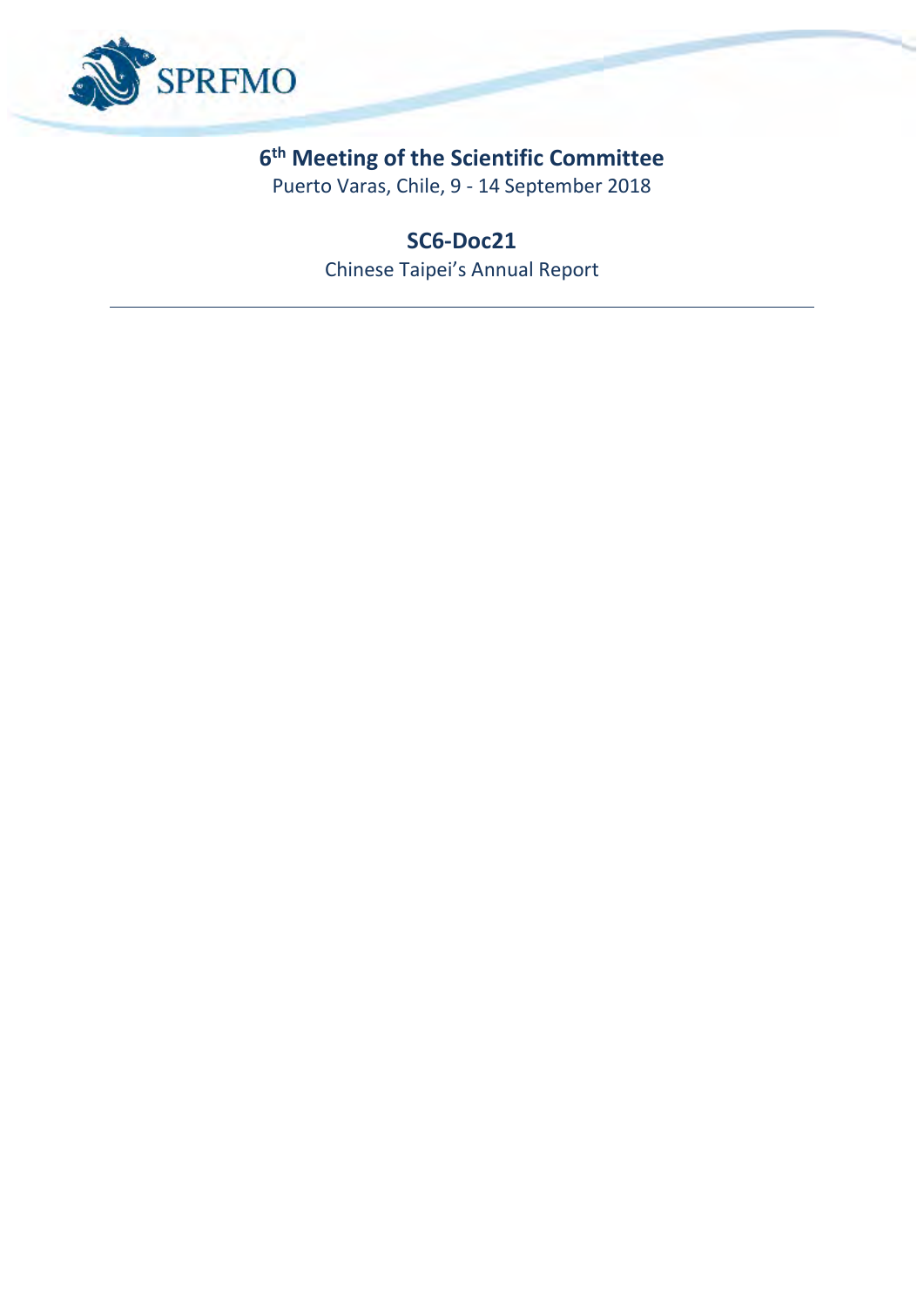# **2018 National Report of Chinese Taipei to SPRFMO Scientific Committee on the Squid Jigging Fishery in the Southeast Pacific Ocean**

## **Summary**

Jumbo flying squids inhabit in the eastern Pacific and have been targeted by Chinese Taipei's squid-jigging fleet since 2002. The number of operating fishing vessels varied from 5 to 29 between 2002 and 2017. The catch of jumbo flying squid was 7,338 tons in 2017, less than that of 2016 (12,989 tons). The nominal CPUEs of this fishery were at a similar level for 2016-2017. The major fishing grounds were located around 75–83°W and 14–25°S, while few vessels operated in the region of 115–119°W and 2°N–2°S in 2017. Data of logbook, transshipment and landing of Chinese Taipei's squid-jigging fleet have been collected entirely and submitted to the Secretariat of SPRFMO. Researches on the stock status and spatial dynamics of jumbo flying squid have been conducted. The length composition of jumbo flying squid was converted from weight category. A biological sampling program has been conducted by one study vessel in the fishing season of 2018. The observer program, modified from tuna fishery, has been developed in 2018.

## **1. Description of the Fishery**

Jumbo flying squid (*Dosidicus gigas*, also known as Humboldt squid) is a large pelagic squid inhabiting in the eastern Pacific Ocean and its distribution reaches about latitude 50° for both North and South hemispheres. This species has been targeted by Chinese Taipei's distant-water squid-jigging fleet in the Southeast Pacific Ocean since 2002. The number of operating vessels varied from 5 to 29 between 2002 and 2017 (Figure 1).

The monthly number of vessels for Chinese Taipei's squid-jigging fleet varied inter-annually between 2013 and 2017 (Figure 2). The monthly operation days deployed by Chinese Taipei's squid-jigging fleet in 2017 ranged from 16 days to 300 days (Figure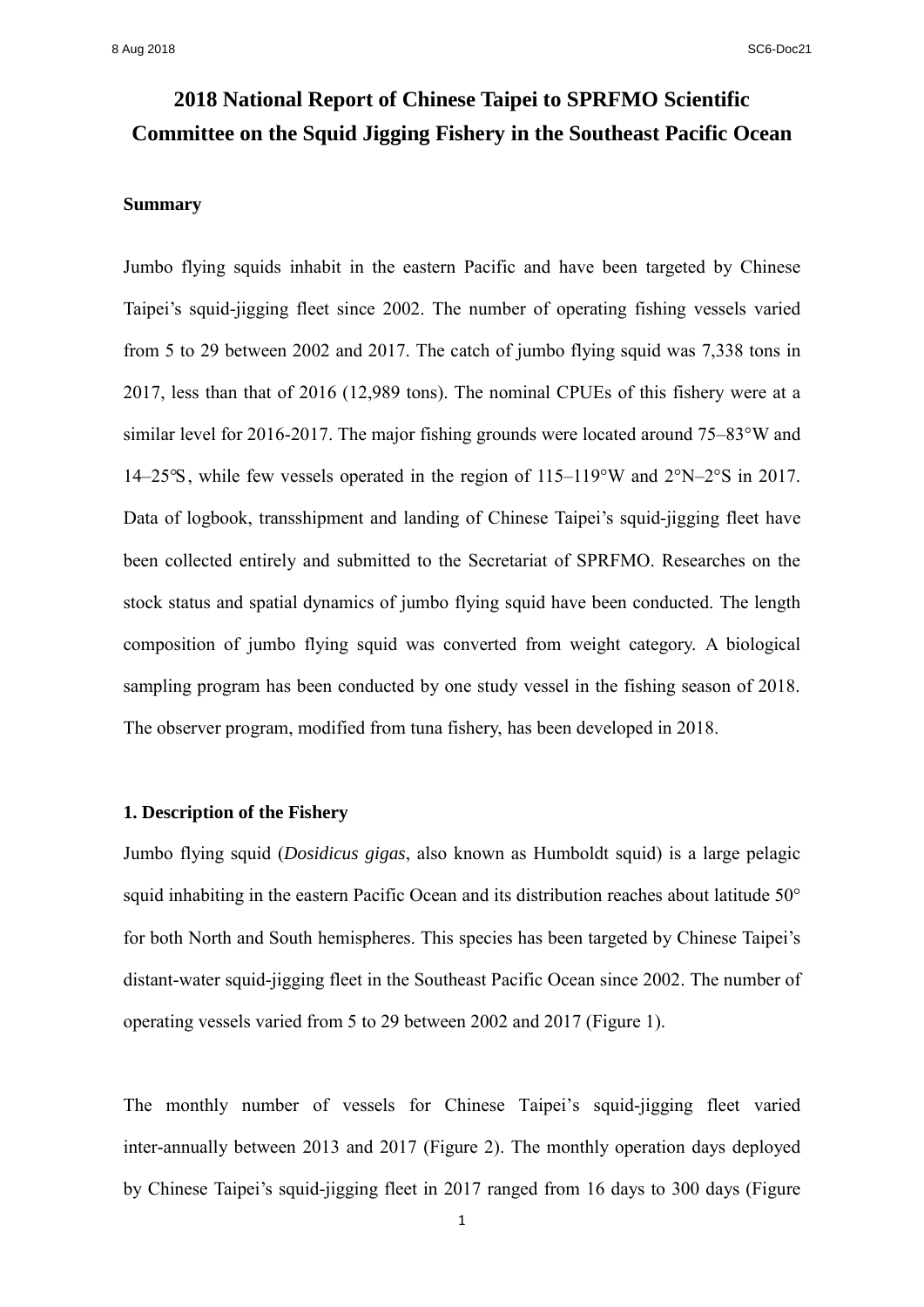3). The main fishing season for *D. gigas* by Chinese Taipei's squid-jigging fleet occurred from October to December in 2017.

#### **2. Catch, Effort and CPUE Summaries**

Annual catch and fishing efforts of Chinese Taipei's squid-jigging fleet from 2013 to 2017 is shown in Table 1. The annual catch was 7,338 tons in 2017, which was lower than that of 2016 (12,989 tons). The fishing effort (vessel-day) was 1228 v-d in 2017.

The annual nominal CPUE (tons/vessel-day) of Chinese Taipei's squid-jigging fleet in the Southeast Pacific Ocean from 2013 to 2017 is shown in Figure 4. The nominal CPUE value was 5.98 tons/vessel-day in 2017.

The annual spatial distributions of average CPUE (tons/vessel-day) of Chinese Taipei's squid-jigging fleet in the Southeast Pacific Ocean from 2013 to 2017 is shown in Figure 5. The major fishing ground for this fishery was around 12–29°S and 74–84°W. There had been a number of fishing vessels operating within the EEZ of Peru between 2007 and 2010 with permission of fishing licenses issued by the competent authority of Peru. However, Chinese Taipei's squid-jigging fleet only operated in the high seas of the Southeast Pacific Ocean during the period of 2011 to 2017. The fishing ground for the fishery located around 75–83°W and 14–25°S in 2017, and there were few vessels operated in equatorial waters (115–119°W and 2°N–2°S).

## **3. Fisheries Data Collection and Research Activities**

## 3.1. Logbook system

All of Chinese Taipei's squid-jigging vessels have been required to maintain fishing logbooks on a daily basis. All of the logbooks had been retrieved between 2002 and 2017. In addition, Chinese Taipei's distant-water squid-jigging vessels have been required to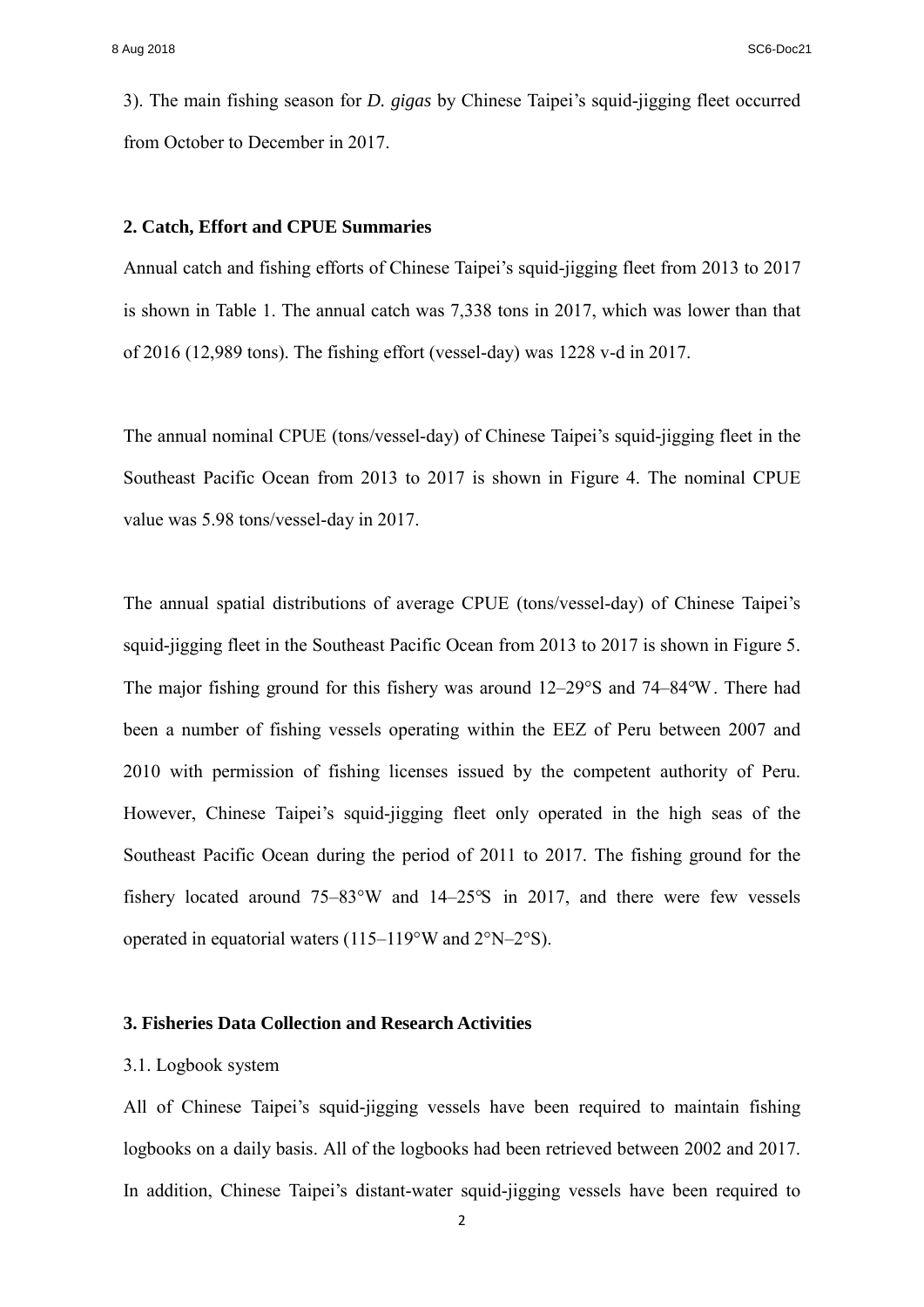equip with electronic logbook system (e-logbook) on board since 2007 and to submit their catch information through this system on a daily basis.

#### 3.2. Transshipment and landing data collection

In accordance with Chinese Taipei's domestic regulations of, relevant information of transshipment and landing for *Dosidicus gigas* fishery in the Southeast Pacific Ocean has been collected by the competent authorities and has been submitted to the Secretariat of SPRFMO since 2013 as per CMM 02-2018.

#### 3.3. Research

Researches on the stock status and spatial dynamics of *Dosidicus gigas* have been conducted by the scientists of Chinese Taipei. In recent years, research projects have been carried out on spatial distribution patterns, CPUE trend, stock status and exploitation rate of this species. The result of researches showed that the distribution of *D. gigas* abundance was higher in the coastal waters off northern Peru. The size composition harvested by Chinese Taipei's fleet has been dominated by large-size group in recent years. The results of GAM suggested that the variation of squid abundance could be explained by the temporal and spatial variables to a degree. It may result from a long-distant migration pattern for the jumbo flying squid and plasticity in life-history traits of squid populations with a decreasing trend of squid abundance index since 2005 which has also been noted.

## 3.4 Sampling programs

A sample collection program has been conducted in the fishing season of 2018 for basic biological information and population structure studies of *D. gigas* in the Southeast Pacific. The program is conducted by one study vessel of Chinese Taipei which plan to retain ca. 10 whole-body specimens monthly during the fishing season. The collected samples are carried by the study vessel and the vessel will back to fishing port in Kaohsiung in early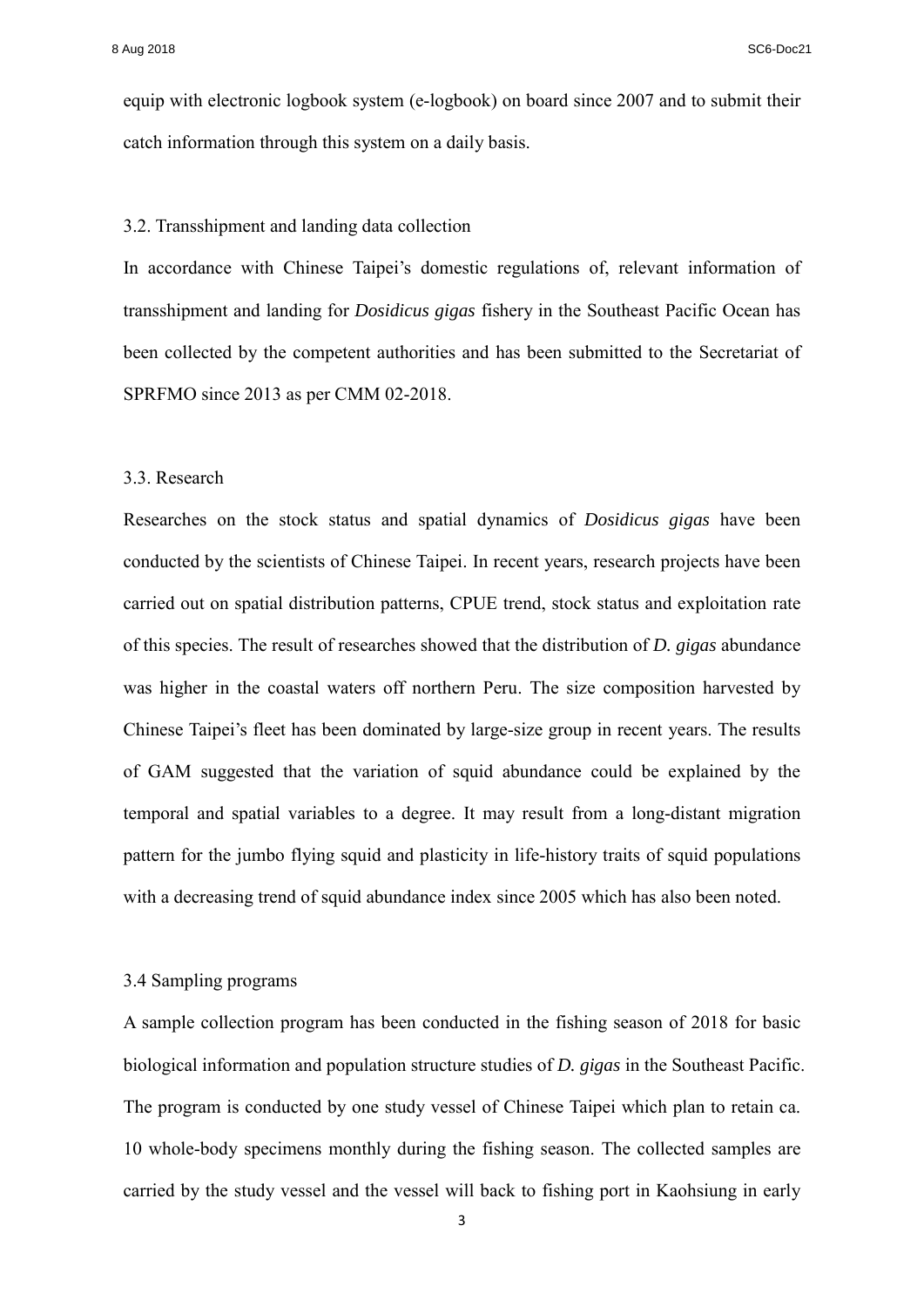## 2019.

## **4. Biological Sampling and Length/Age Composition of Catches**

The logbook for Chinese Taipei's *D. gigas* fishery includes size categories (commercial category in weight). Four categories are recorded: A,  $\leq 1$  kg; B, 1-2 kg; C,  $\geq 2$  kg; and D, processed products (head, tube and fin). The live weight of category D is calculated by a ratio between head, mantle weight and body weight. The processed products might comprise various size categories of the squid, while almost dominated by the extra-large size (>2 kg) individuals. The annual catch by size compositions of *D. gigas* between 2013 and 2017 is presented in Table 2.

## **5. Ecosystem Approach considerations**

There was no bycatch record for the Chinese Taipei's squid-jigging fleet in 2017. This may be a result of performing highly selective fishing gears (jigging) and method by the squid-jigging fleet.

### **6. Observer Implementation Reports**

The observer program of Chinese Taipei's *D. gigas* fishery is developing since early 2018. The observer program for squid fishery is modified from the observer program for tuna fishery which has been accredited by Regional Fisheries Management Organizations in the Western and Central Pacific.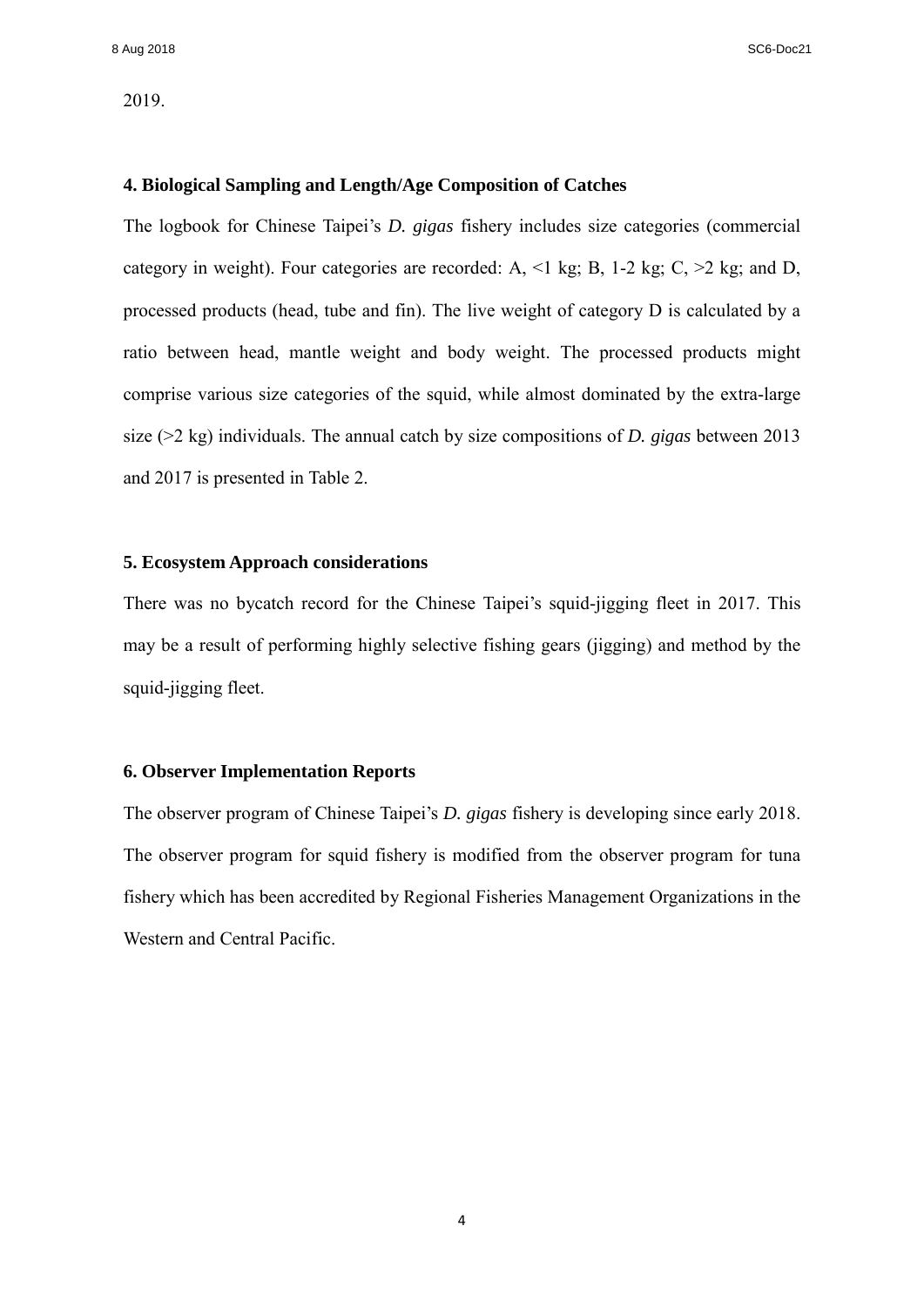| Year | No. of vessels | Fishing effort | Catch  |
|------|----------------|----------------|--------|
|      |                | (vessel-day)   | (tons) |
| 2013 | 9              | 1045           | 7759   |
| 2014 | 5              | 474            | 4795   |
| 2015 | 9              | 616            | 10072  |
| 2016 | 11             | 1880           | 12989  |
| 2017 | 13             | 1228           | 7338   |

Table 1: Annual catches of *Dosidicus gigas* and fishing effort of Chinese Taipei's squid-jigging fleet in the Southeast Pacific Ocean between 2013 and 2017.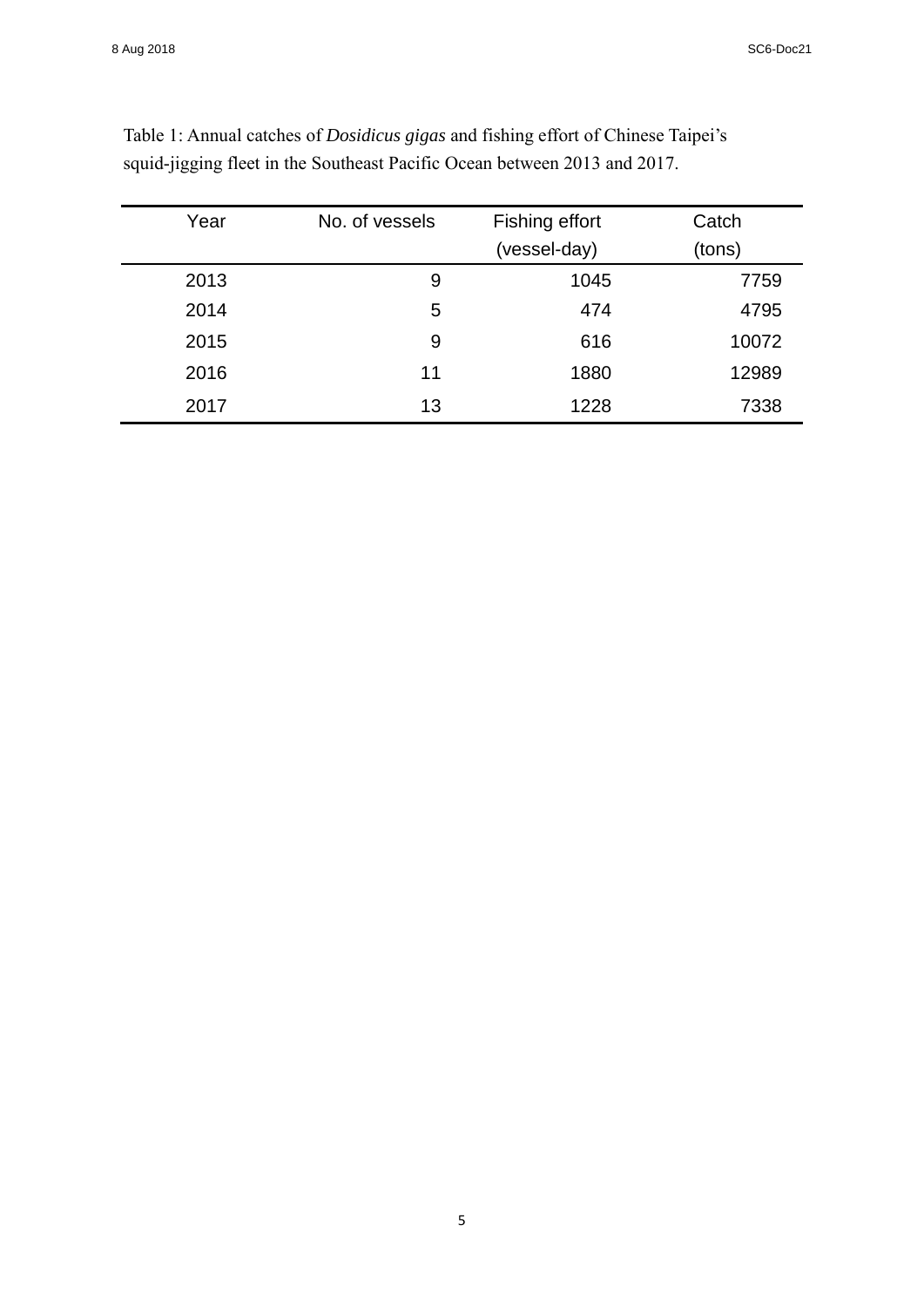8 Aug 2018 SC6-Doc21

| Table 2: Annual catches (tons) of <i>Dosidicus gigas</i> by size composition (in live weight) of |
|--------------------------------------------------------------------------------------------------|
| Chinese Taipei's squid-jigging fleet in the Southeast Pacific Ocean between 2013 and             |
| 2017. (Category: A, <1 kg; B, 1-2 kg; C, >2 kg; D, non-categorized)                              |

| Year | А   | В  | С  | D     | Total |
|------|-----|----|----|-------|-------|
| 2013 | 205 | 0  | 12 | 7542  | 7759  |
| 2014 | 50  |    | 4  | 4743  | 4795  |
| 2015 | 33  | 41 |    | 9996  | 10072 |
| 2016 | 210 | 62 | 23 | 12694 | 12989 |
| 2017 | 123 | 12 | 6  | 7197  | 7338  |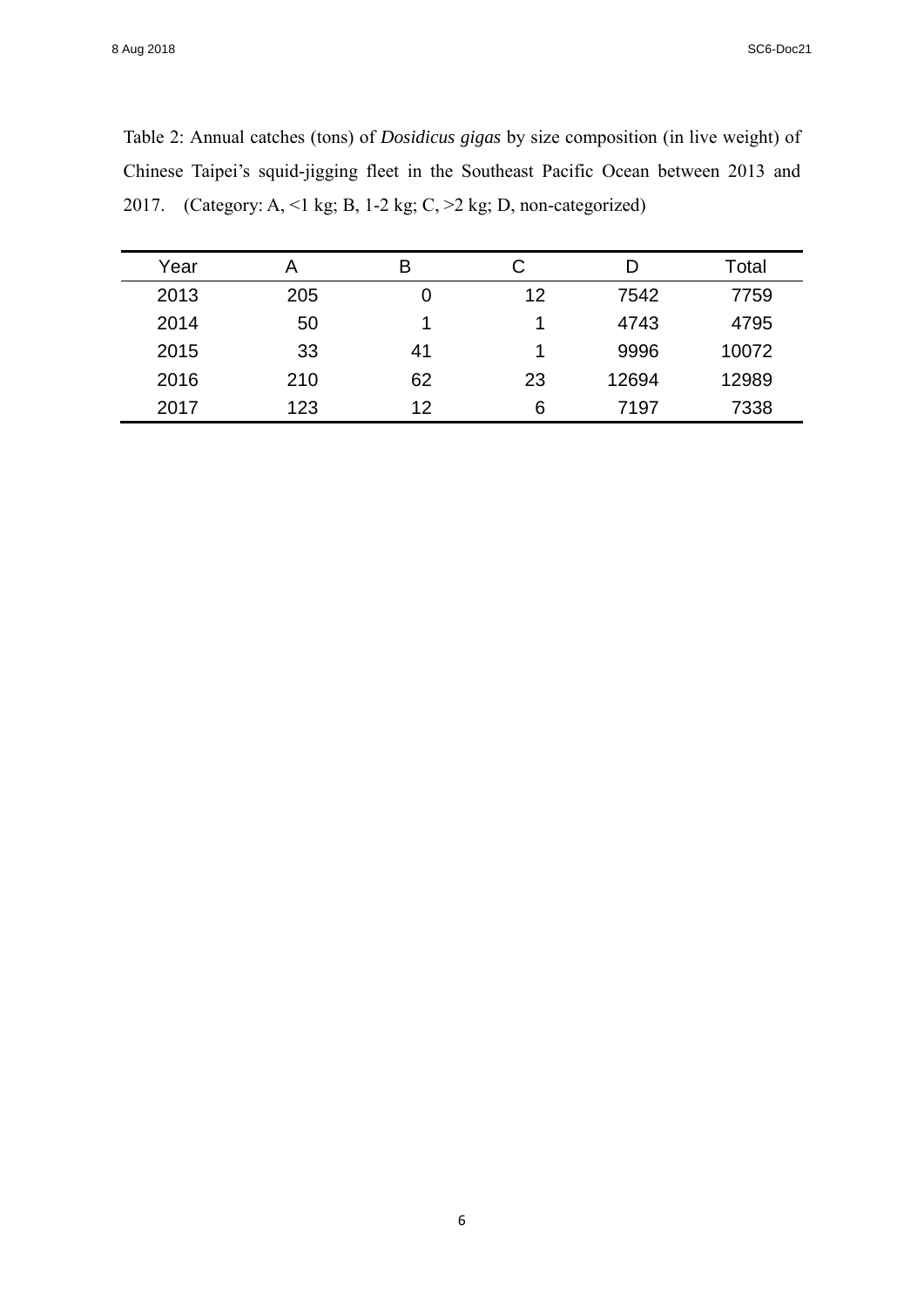

Figure 1. Annual variations in number of vessels and catch for Chinese Taipei's squid-jigging fleet in the Southeast Pacific Ocean between 2002 and 2017.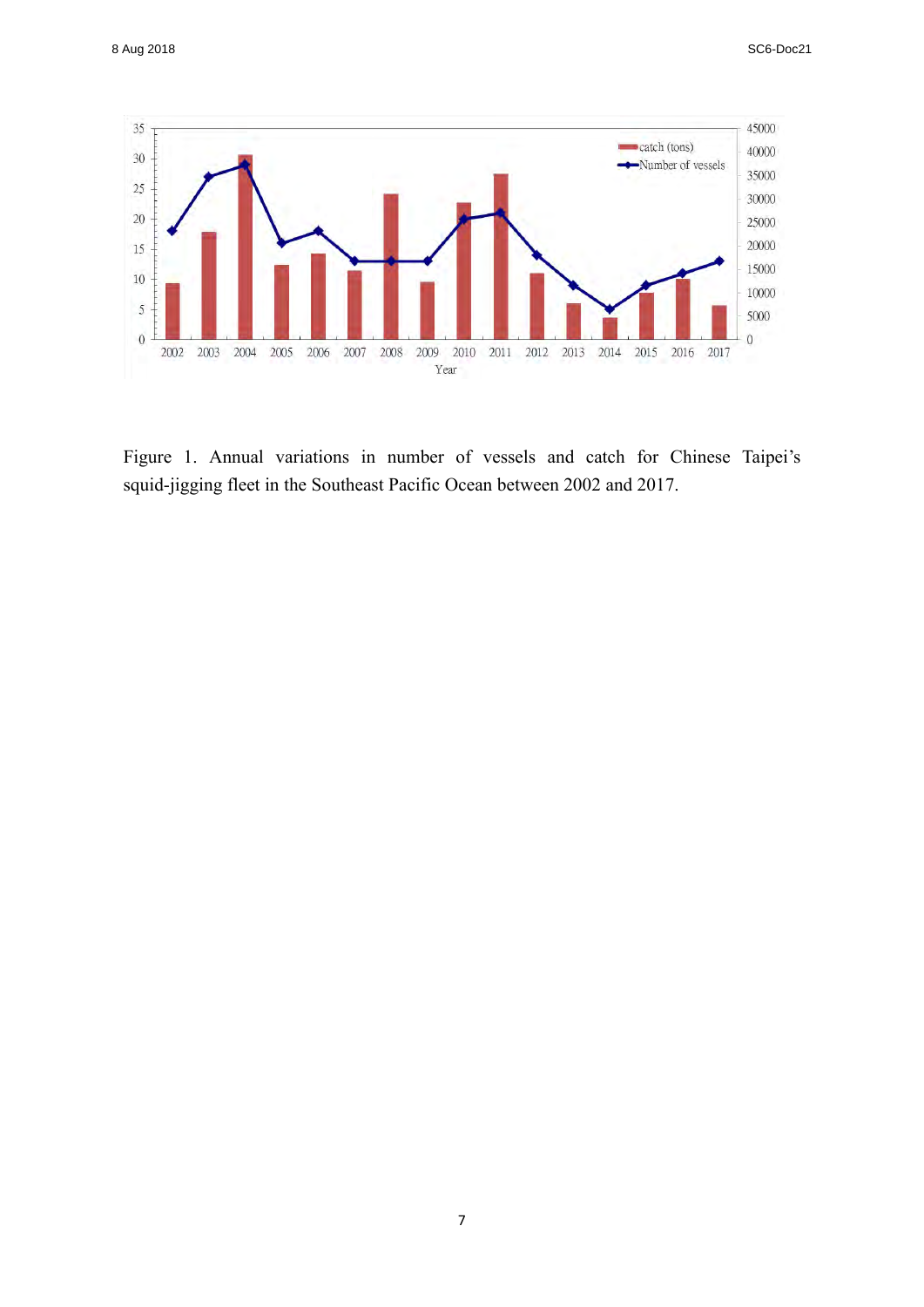

Figure 2. Monthly variations in number of vessels for Chinese Taipei's squid-jigging fleet in the Southeast Pacific Ocean from 2013 to 2017.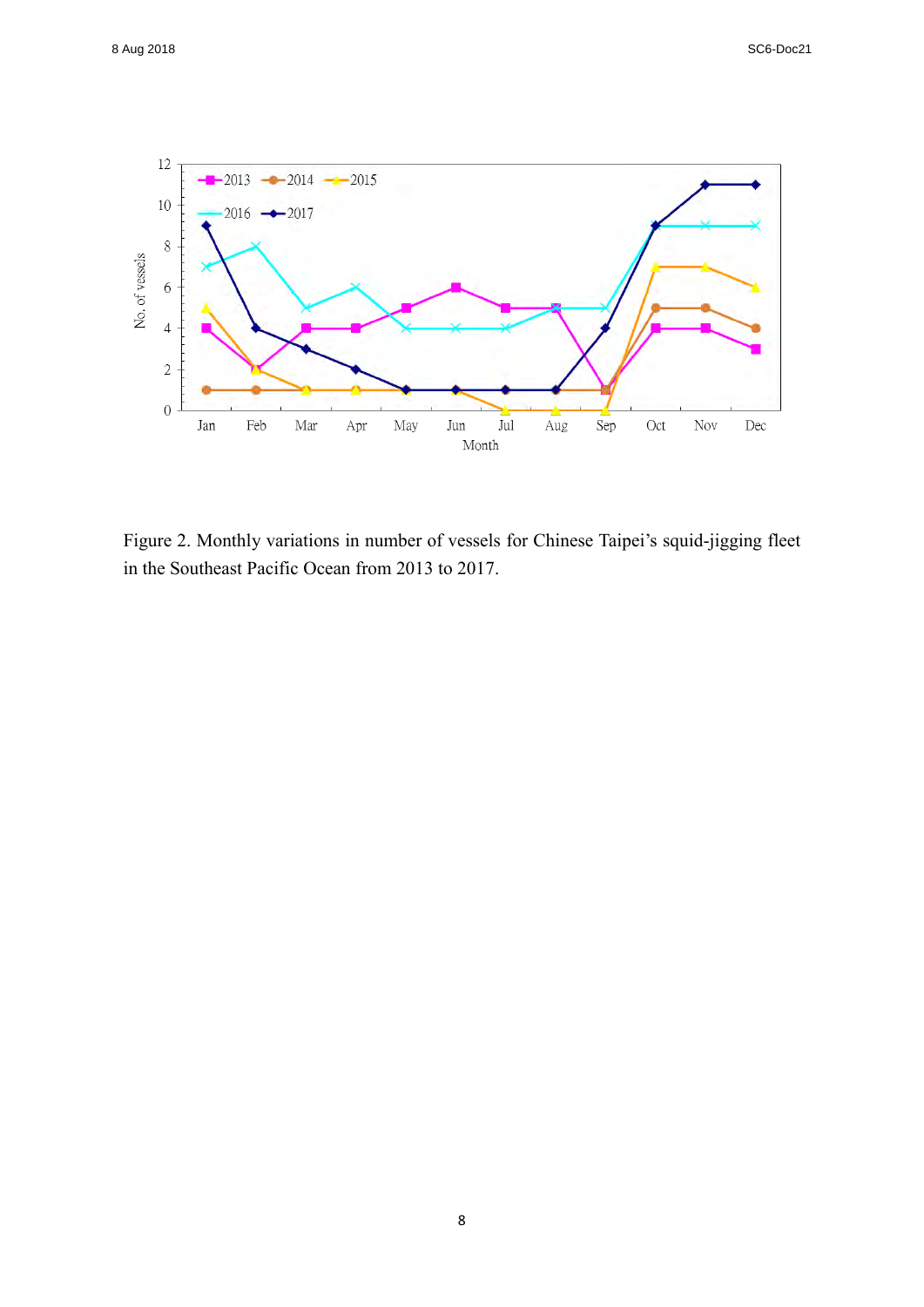

Figure 3. Monthly fishing days deployed by Chinese Taipei's squid-jigging fleet in the Southeast Pacific Ocean in 2017.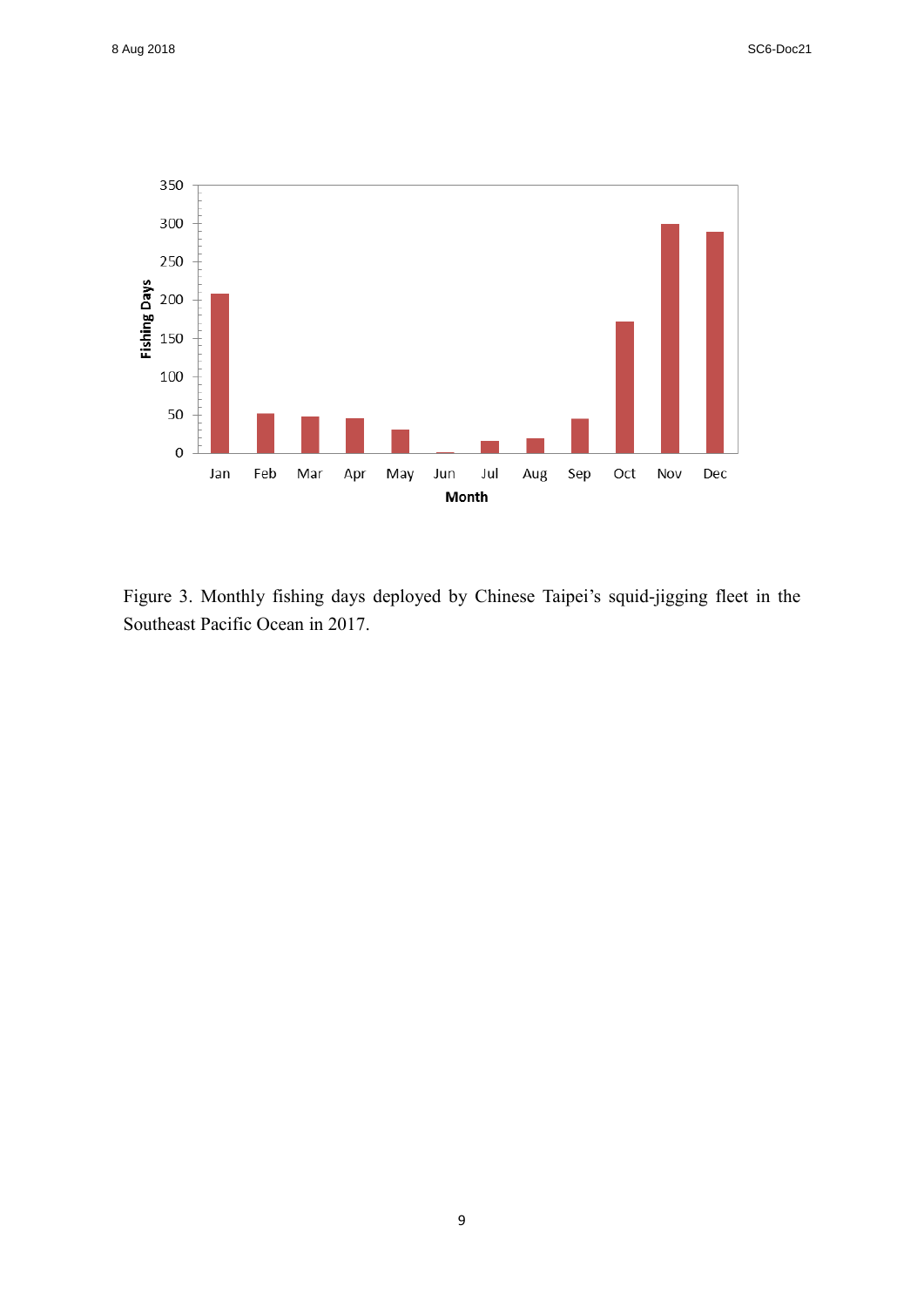

Figure 4. Annual nominal CPUE of *Dosidicus gigas* of Chinese Taipei's squid-jigging fleet in the Southeast Pacific Ocean between 2013 and 2017.